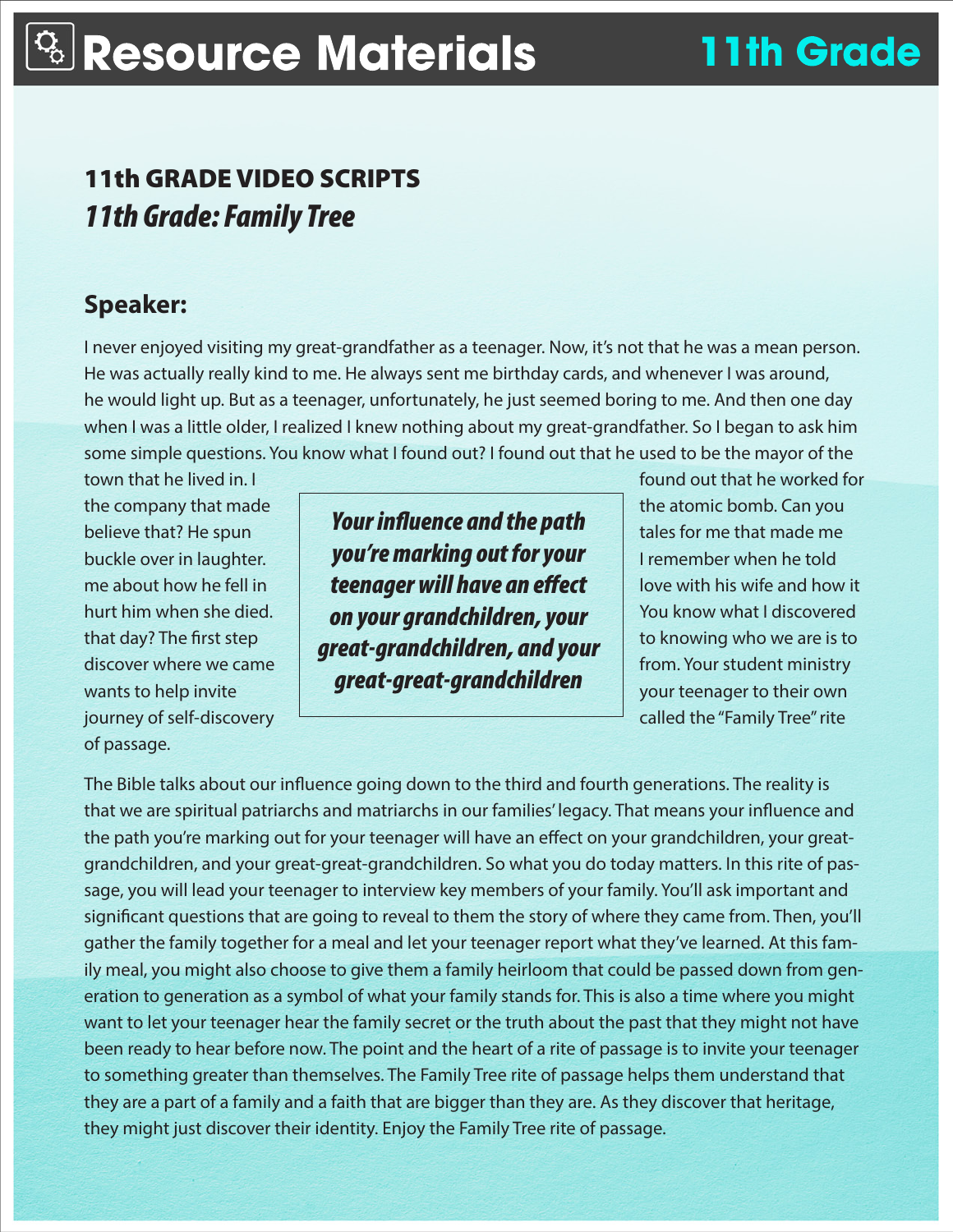# **Resource Materials 11th Grade**

## *Parent Guide for 11th Grade: Family Tree*

#### **Speaker:**

As parents, your influence will last three or four generations. This means you are a spiritual patriarch or matriarch all the way down to your great-great-grandchildren. So what you do today as a parent matters. You have a responsibility to your teenagers to help them understand

where they come from. This rite of passage will help you plan a Family Tree event with your student.

The first step to help you and your student plan this event is to download the Family Interview Ques-

tions resource and assign your 11th grader the task of contacting and interviewing at least 3 family members outside of your immediate family. They can document the answers they receive by writing them down, recording them with a voice recorder, or even videotaping their conversation.

They will present their findings at a family event the two of you will plan together. The next step is to plan the Family Tree event. This can be a family dinner, a trip to visit family if they don't live close-by, or a full-blown family reunion. If you have family members that live out of town, consider using videoconference technology or at least let them listen via speakerphone.

*This has the potential to be a powerful moment in the life of your family.* 

You can also invite out-of-town family to write a note that can be read at the event as another way that they can participate. Sometime before the event, sit down with your teenager and let them share with you what they learned in their family member interviews. Help them edit their

> interviews so that they can present them in front of other family members at a future event. Some of the things they learned may not be appropriate to share in a group setting. You can discuss these things with

your students as well as other family secrets that they were previously too young to understand. This is not necessarily a fun conversation to have, but it is an important part of learning the history of their family. Work with your teenager to ensure that what they share at the family event is positive and that they avoid sharing embarrassing information. After they share their findings at the family event, you can open the floor to other family members to share. They can share their own memories, encourage your teenager, or simply share their hearts.